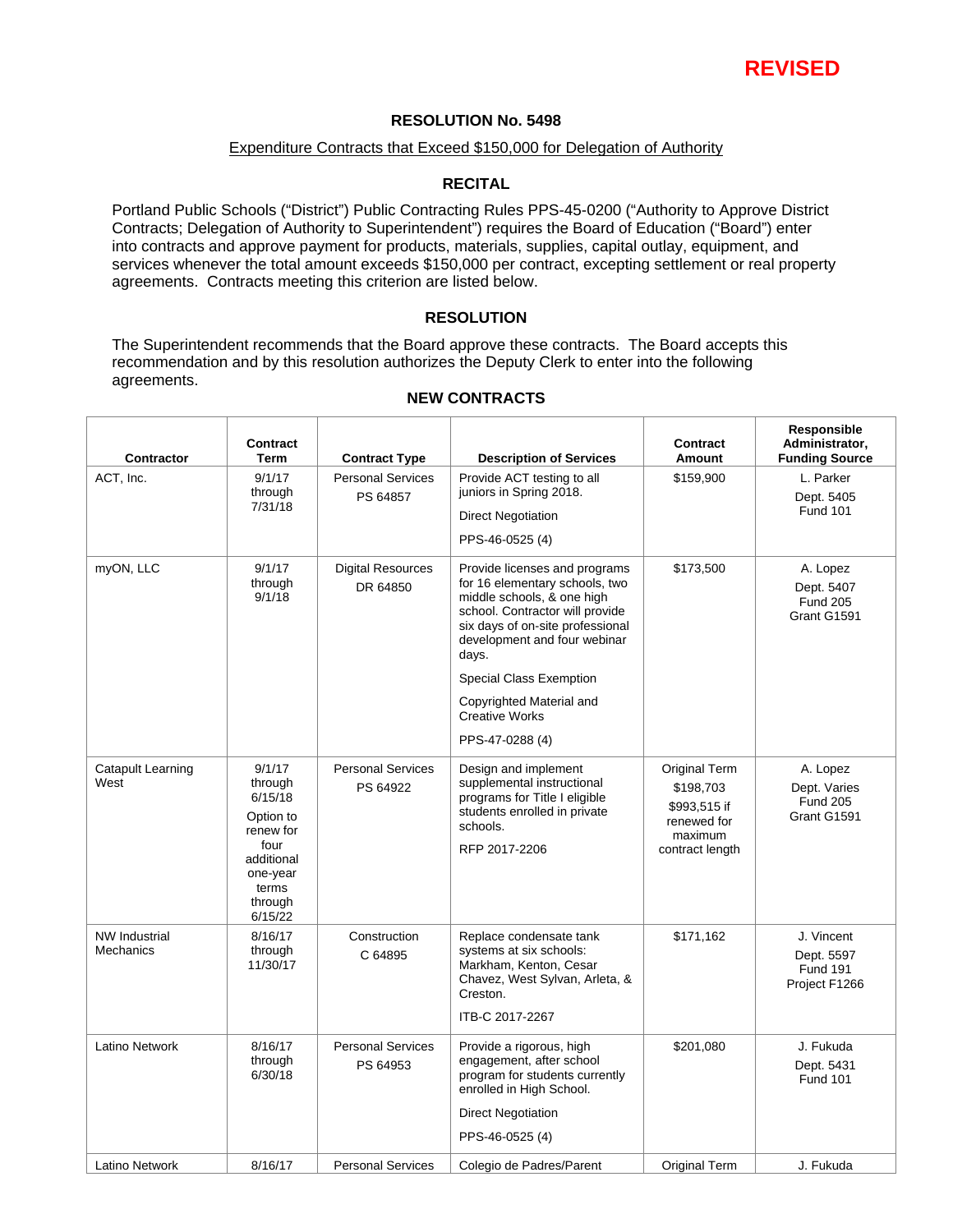# **REVISED**

|                                                 | through<br>6/30/18<br>Option to<br>renew for six<br>additional<br>one-year<br>terms<br>through<br>6/30/24            | PS 64952                             | College engages families in a<br>series of bi-monthly workshop<br>sessions that build skills and<br>provide tools to proactively<br>address student discipline,<br>graduate high school, and<br>reinforce a college-going<br>culture.<br>RFP 2016-2199 | \$164,348<br>\$1,150,436 if<br>renewed for<br>maximum<br>contract length | Dept. 5431<br><b>Fund 101</b>                                         |
|-------------------------------------------------|----------------------------------------------------------------------------------------------------------------------|--------------------------------------|--------------------------------------------------------------------------------------------------------------------------------------------------------------------------------------------------------------------------------------------------------|--------------------------------------------------------------------------|-----------------------------------------------------------------------|
| <b>Professional Service</b><br>Industries, Inc. | 8/16/17<br>through<br>12/31/19                                                                                       | <b>Related Services</b><br>RS 64687  | Special inspection and material<br>testing on the Grant High<br>School Modernization project.<br>Informal RFP 2017-2288                                                                                                                                | \$178,920                                                                | J. Vincent<br>Dept. 3217<br><b>Fund 452</b><br>Project DA001          |
| Native American<br>Youth Association<br>(NAYA)  | 8/16/17<br>through<br>6/30/18<br>Option to<br>renew for six<br>additional<br>one-year<br>terms<br>through<br>6/30/24 | <b>Personal Services</b><br>PS 64958 | Provide youth advocates to<br>build relationships with youth<br>participants, families and<br>educators.<br>RFP 2016-2199                                                                                                                              | \$200,000<br>\$1,400,000 if<br>renewed for<br>maximum<br>contract length | J. Fukuda<br>Dept. 5431<br><b>Fund 101</b>                            |
| Greenwood<br>Publishing Group,<br><b>LLC</b>    | 8/29/17<br>through<br>8/29/21                                                                                        | <b>Digital Resources</b><br>DR 64981 | K-5 Literacy Adoption<br>resources and professional<br>development.<br>Special Class Exemption<br>Copyrighted Material and<br><b>Creative Works</b><br>PPS-47-0288 (4)                                                                                 | \$1,200,000                                                              | V. Truong<br>Dept. Varies<br><b>Fund 191</b><br>Project B1001         |
| Estrellita, Inc.                                | 8/16/17<br>through<br>8/16/20                                                                                        | <b>Digital Resources</b><br>DR 64930 | Dual Immersion Adoption<br>resources and professional<br>development.<br>Special Class Exemption<br>Copyrighted Material and<br><b>Creative Works</b><br>PPS-47-0288 (4)                                                                               | \$500,000                                                                | V. Truong<br>Dept. Varies<br><b>Fund 191</b><br>Project B1001         |
| Western Bus Sales,<br>Inc.                      | 8/16/17                                                                                                              | Purchase Order<br>PO 137606          | Purchase of one 27-passenger<br>walk on school bus and two 20-<br>passenger buses with<br>wheelchair stations.<br>COA 60560<br><b>Administering Contracting</b><br>Agency: Lane County School<br><b>District</b>                                       | \$190,439                                                                | J. Vincent<br>Dept. 5560<br><b>Fund 101</b>                           |
| <b>Book Source</b>                              | 8/16/17<br>through<br>8/7/21                                                                                         | <b>Digital Resource</b><br>DR 64984  | Classroom libraries in both<br>hardcopy and digital form.<br>Copyrighted Material and<br><b>Creative Works</b><br>PPS-47-0288 (4)                                                                                                                      | \$2,178,387                                                              | V. Truong<br>Dept. 5555<br><b>Fund 191</b><br>Project B1001           |
| Playworks                                       | 8/30/17<br>through<br>6/30/18                                                                                        | <b>Personal Services</b><br>PS 64988 | Provide student management &<br>behavior supports during<br>recess and after school at<br>Sabin, King, Cesar Chavez,<br>Kelly, Rigler, Vestal, Beach,<br>and Boise Eliot - Humboldt.                                                                   | \$218,000                                                                | A. Lopez<br>Dept. Varies<br><b>Fund Varies</b><br><b>Grant Varies</b> |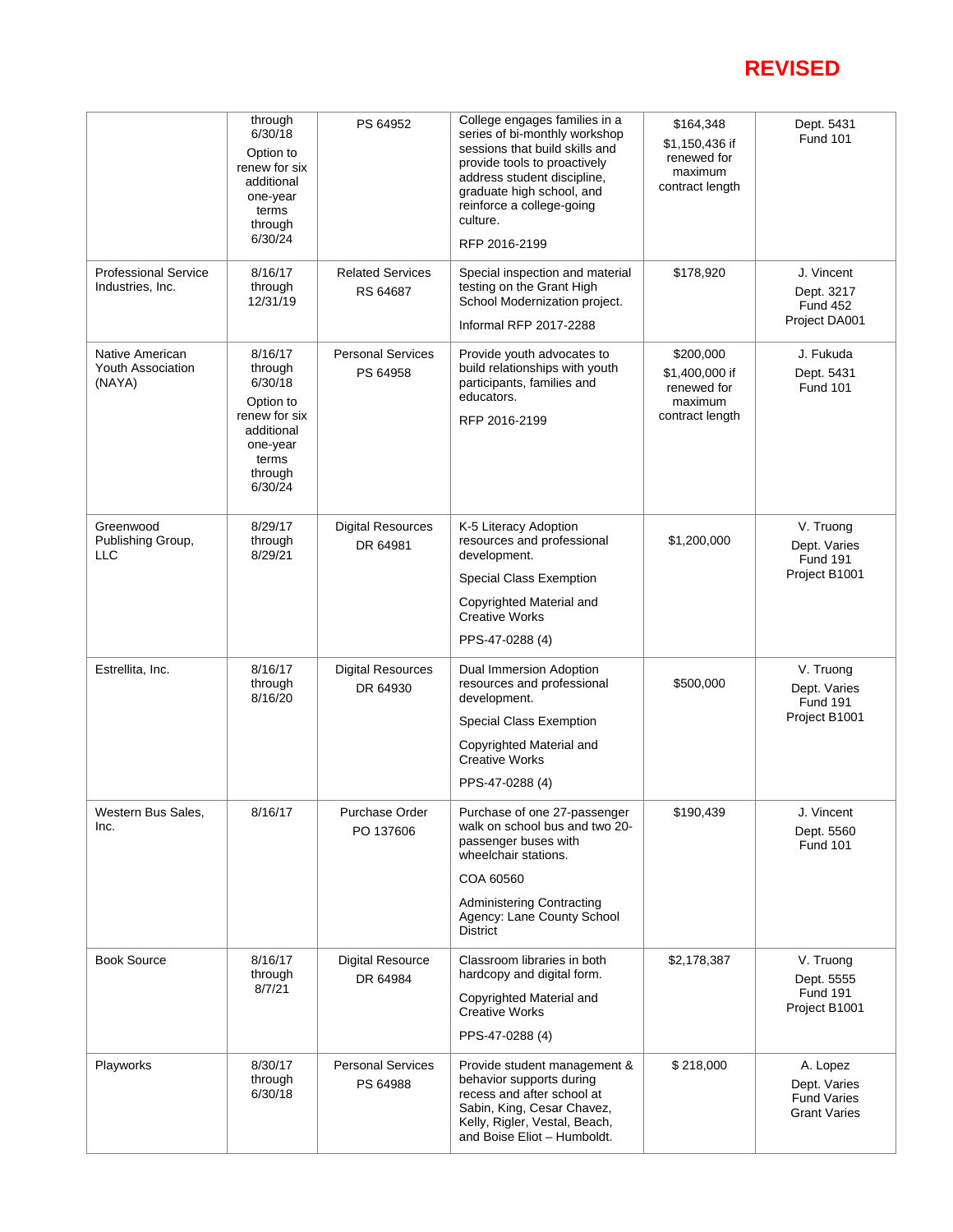## **REVISED**

|                                   |                                                                                                                      |                                      | <b>Direct Negotiation</b><br>PPS-46-0525 (4)                                                                                                                                                                                                                                         |                                                                          |                                                              |
|-----------------------------------|----------------------------------------------------------------------------------------------------------------------|--------------------------------------|--------------------------------------------------------------------------------------------------------------------------------------------------------------------------------------------------------------------------------------------------------------------------------------|--------------------------------------------------------------------------|--------------------------------------------------------------|
| Inline Commercial<br>Construction | 8/16/17<br>through<br>11/30/17                                                                                       | Construction<br>C 64975              | Abate entire steam tunnel.<br>replace steam pipe, patch,<br>repair and paint walls that have<br>been damaged at Vernon.<br>ITB-C 2017-2272                                                                                                                                           | \$273,273                                                                | J. Vincent<br>Dept. 5597<br><b>Fund 404</b><br>Project X0143 |
| The I AM Academy                  | 8/16/17<br>through<br>6/30/18                                                                                        | <b>Personal Services</b><br>PS 65005 | Provide group and individual<br>sessions to schools identified in<br>need of the program.<br>Objectives include improved<br>school attendance, decreased<br>rates of discipline and<br>engagement in extra-curricular<br>activities.<br><b>Direct Negotiation</b><br>PPS-46-0525 (4) | \$193,500                                                                | J. Fukuda<br>Dept. 5431<br><b>Fund 101</b>                   |
| Self Enhancement<br>Inc.          | 8/16/17<br>through<br>6/30/18<br>Option to<br>renew for six<br>additional<br>one-year<br>terms<br>through<br>6/30/24 | <b>Personal Services</b><br>PS 65007 | Provide family engagement<br>services to participating families<br>at Jefferson Cluster Schools.<br>RFP 2016-2199                                                                                                                                                                    | \$155,000<br>\$1,085,000 if<br>renewed for<br>maximum<br>contract length | J. Fukuda<br>Dept. 5431<br><b>Fund 101</b>                   |

### **NEW INTERGOVERNMENTAL AGREEMENTS ("IGAs")**

| Contractor                                | Contract<br>Term              | <b>Contract Type</b>                        | <b>Description of Services</b>                                                                                                                                                  | Contract<br>Amount | Responsible<br>Administrator,<br><b>Funding Source</b>    |
|-------------------------------------------|-------------------------------|---------------------------------------------|---------------------------------------------------------------------------------------------------------------------------------------------------------------------------------|--------------------|-----------------------------------------------------------|
| Multnomah Education<br>Service District   | 7/1/17<br>through<br>6/30/18  | <b>Master Contract</b><br><b>MSTR 64870</b> | Master contract covering all<br>services MESD provides to<br>District.                                                                                                          | \$2,000.000        | Y. Awwad<br>Dept. Varies<br><b>Fund Varies</b>            |
| North Clackamas<br><b>School District</b> | 7/1/17<br>through<br>6/30/18  | Intergovernmental<br>Agreement<br>IGA 64877 | Columbia Regional Program<br>will provide autism support<br>services.                                                                                                           | \$330,000          | V. Truong<br>Dept. 5433<br><b>Fund 205</b><br>Grant G1700 |
| <b>Portland Public</b><br>Schools         | 7/1/17<br>through<br>6/30/18  | Intergovernmental<br>Agreement<br>IGA 64820 | Columbia Regional Program<br>will provide autism support<br>services.                                                                                                           | \$976,800          | V. Truong<br>Dept. 5433<br><b>Fund 205</b><br>Grant G1700 |
| <b>Multnomah County</b>                   | 7/1/17<br>through<br>6/30/22  | Intergovernmental<br>Agreement<br>IGA 64955 | Provide SUN services and<br>programming to be delivered at<br>Bridger, Harrison Park, King,<br>Vernon, Boise-Eliot Humboldt,<br>Scott, Peninsula, Vestal, Beach<br>and Creston. | \$3,051,952        | J. Fukuda<br>Dept. Varies<br><b>Fund 101</b>              |
| <b>TriMet</b>                             | 8/30/17<br>through<br>6/28/18 | Intergovernmental<br>Agreement<br>IGA 65023 | <b>Provide Student Transit Pass</b><br>Program for District students.                                                                                                           | \$1,933,333        | J. Vincent<br>Dept.5560<br><b>Fund 101</b>                |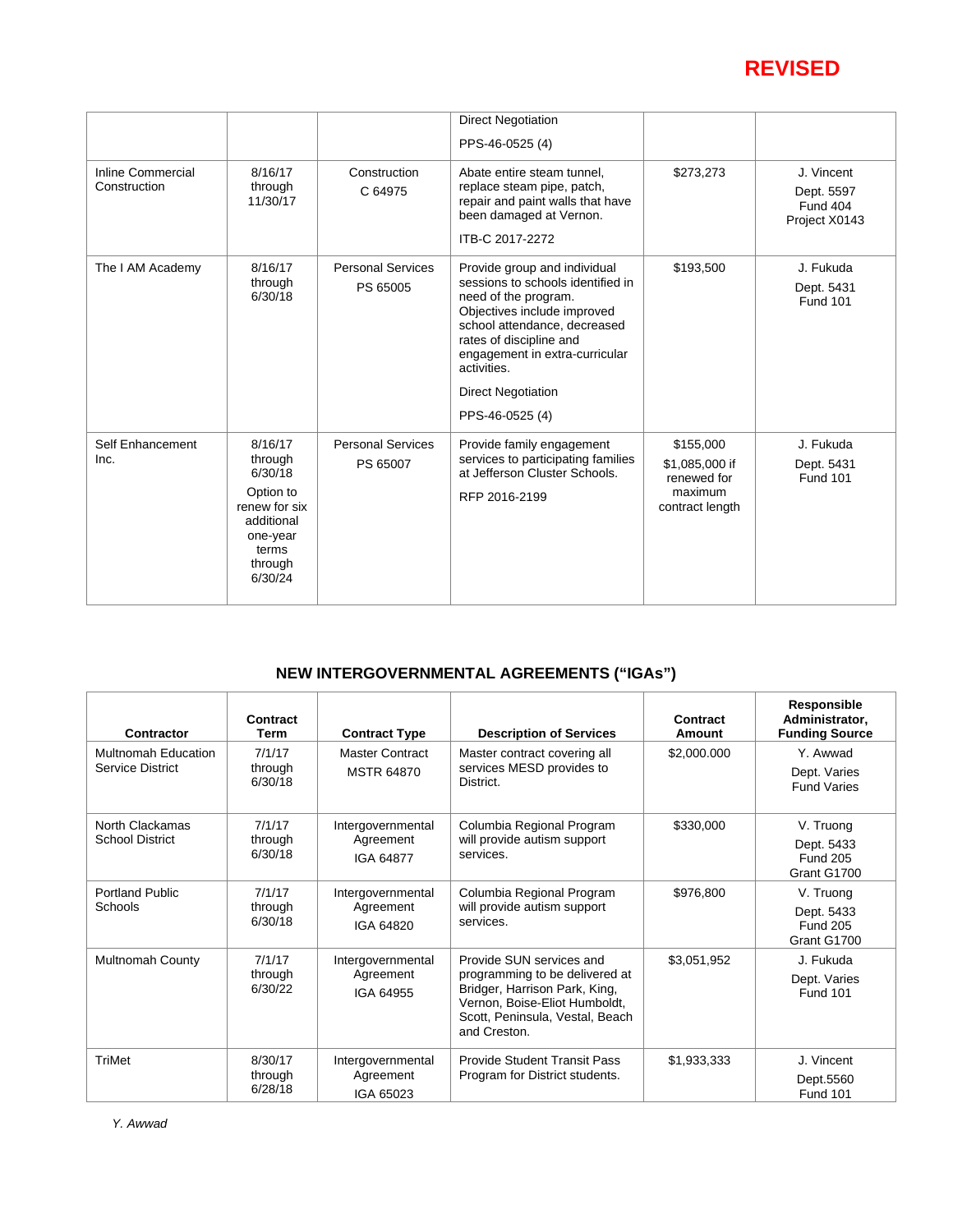

# **Board of Education Informational Report**

### **MEMORANDUM**

| Date:    | July 26, 2017                                       |
|----------|-----------------------------------------------------|
| To:      | PPS Board of Education                              |
| From:    | Courtney Westling, Director of Government Relations |
| Subject: | Update on Youth Pass program                        |

This memo provides an update on the Youth Pass program - the partnership PPS has had, since 2009, with the City of Portland and TriMet to provide transit passes to all PPS high school students, in lieu of traditional vellow bus service.

### 2017-18 School Year

The total cost to provide this benefit is \$2.9 million, and in past years, the three partners have each committed a third of this cost. For the 2017-18 school year the City has announced that this is the final year of financial support for this program. The City also announced that in this final year, the City will divide the approximately \$950,000 among the three school districts within the City of Portland: PPS, Park Rose and David Douglas. It will no longer be allocated to PPS only.

As a result of this change, the PPS allocation will decrease. TriMet remains committed to their one-third contribution for the 2017-18 school year and PPS interim superintendent and deputy CEO Yousef Awwad is also committed to ensuring the program does not change this year and that all PPS high school students will have a Trimet pass as part of their student I.D.

However, with the City reducing their allocation to PPS, the district will be left to fill the gap for the 2017-18 school year. We are waiting on a final calculation from the City to determine the PPS obligation. We expect an estimate from the City by the first week of August with a Council vote shortly thereafter. We estimate a total cost increase of between \$350,000 and \$500,000 for 2017 - 18, the funding necessary to cover this additional expense will likely come from the district's operating reserves.

Another change to the program is that in years past, there has been an IGA between the City, Trimet and PPS. This year the City will enter into IGAs with the school districts and PPS will enter into its own IGA with Trimet. The IGA with Trimet is attached. We will provide the City IGA when it is developed. Board approval will be necessary to move forward.

To be clear, while there are changes to how the program is funded, PPS remains committed to the program and students will not experience any disruption to the program.

### **Future School Years**

The City indicated they would no longer support this program going forward, so PPS and TriMet will need to begin discussions about the future of Youth Pass.